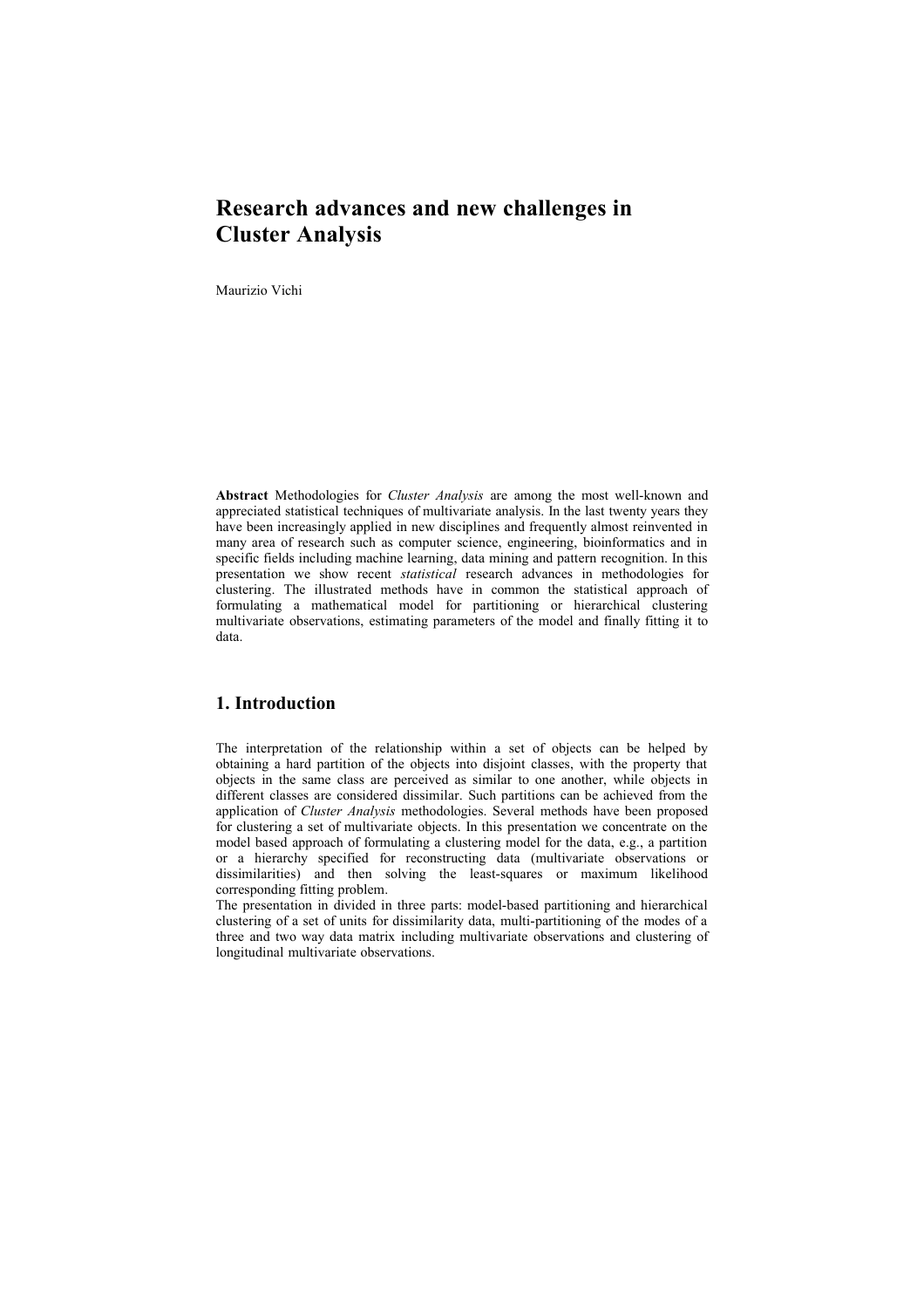#### **2. Model-Based partitioning and hierarchical clustering**

The Cluster Analysis problem of partitioning or hierarchical clustering a set of units, when dissimilarity data are observed, is here handled with the statistical model-based approach of fitting the "closest" *classification matrix* to the observed dissimilarities. A classification matrix represents a clustering model expressed in terms of dissimilarities.

Three models for partitioning a set of units from dissimilarity data, are illustrated and their estimation -via least-squares- is given together with new fast coordinate descent algorithms. Following the same statistical fitting approach a new model for hierarchical clustering objects starting from dissimilarity data is also illustrated.

## **3. Bi-partitioning, multi-partitioning, clustering and disjoint principal component analysis**

New methodologies for three-mode (units, variables and occasions) and two-mode (units and variables) symmetrical or asymmetrical partitioning or multi-partitioning three- and two-way data are presented. In particular, by reanalyzing the *double kmeans*, that identifies a unique partition for each mode of the data, a relevant extension is discussed which allows to synthesize classes of each mode symmetrically by means of mean vectors or linear combinations (components) for all modes, or asymmetrically by mixing a different strategy for each mode. Furthermore, the model allows the partition of one mode, conditionally to the partition of the other one. The performance of such *generalized double k-means* has been tested by both a simulation study and an application to gene microarray data. Clustering and disjoint principal component allows to identify a partition of the units and a partition of the variables together with a principal component for each class of the partition of variables. This technique can be seen as a special case of the generalized double k-means.

## **4. Clustering longitudinal multivariate observations**

Longitudinal multivariate data involve repeated observations of different features of the same statistical units over a period of time. The aim is to study the developmental trends of the units across at least a part of their life span.

The dynamic evolution of the partitions of units along time is in this presentation studied in an unsupervised clustering context by using a model based clustering approach. A clustering together with a vector autoregression VAR(*P*) model -where *P* is the lag length of the VAR- are combined into a new technique that identifies an homogeneous partition in *G* classes for each time *t* and the autoregressive dynamic evolution of the clusters. The proposed clustering/VAR model can be used also to forecast a partition at time T+1. The parameters of the model are estimated both in a least-squares and maximum likelihood framework and efficient recursive algorithms are given. A simu